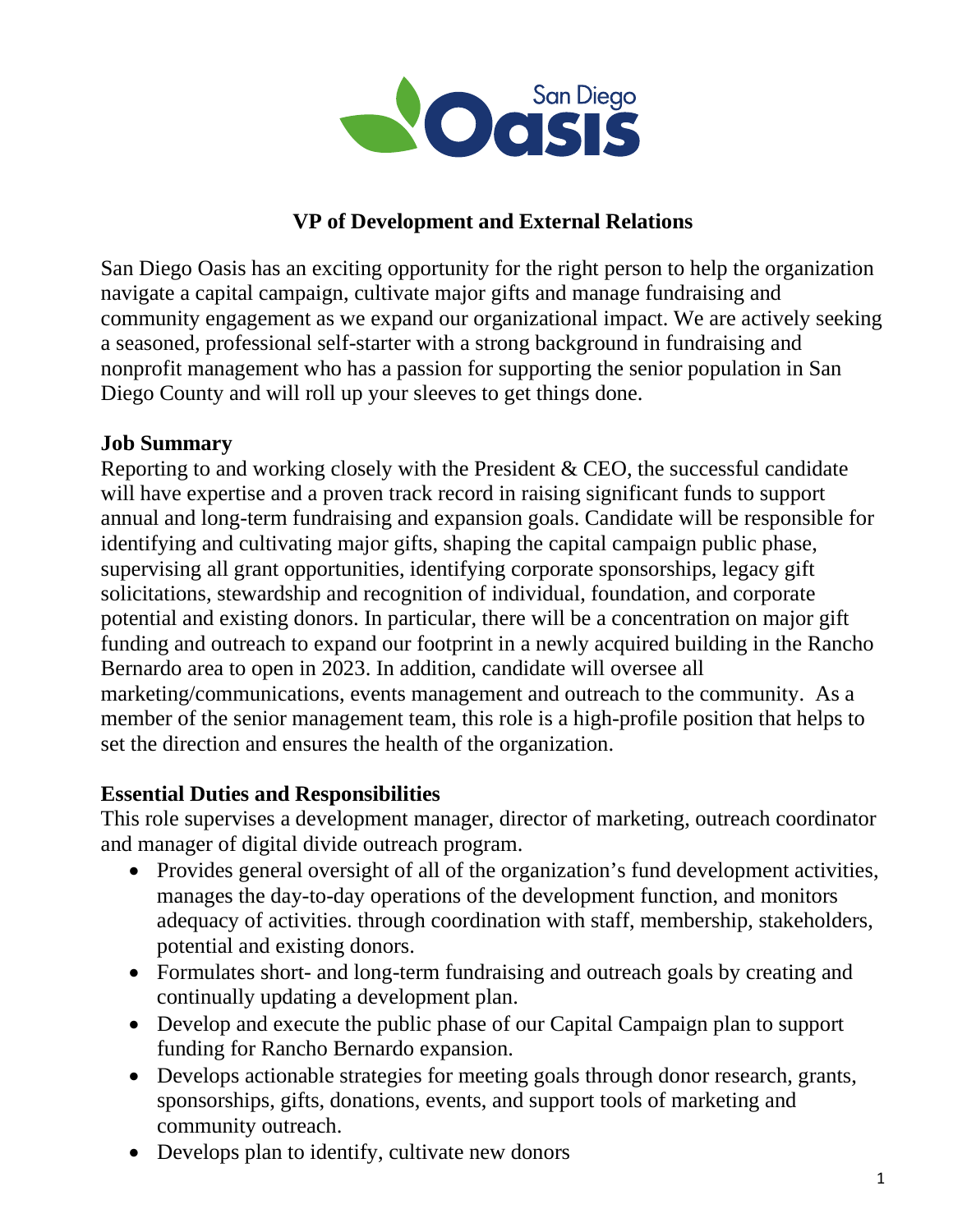- Plans to steward and recognize existing donors
- Work to identify new revenue streams to support expansion of fundraising efforts.
- Plans and oversees all fundraising and community outreach events.
- Serve as externally-facing leader, creating a positive public image, brand and reputation for Oasis.
- Take primary responsibility for the strategy behind all grant proposals, developing relationships with funders where possible.
- Prepare and present financial analysis and summary of development results to CEO and Board of Directors on a regular basis.
- Maintain accurate fundraising record-keeping using the existing Oasis database tools and spreadsheets.
- Train, mentor and develop all direct reports to continue skill-building.
- Actively seek leadership roles in the community on behalf of San Diego Oasis.
- Oversee Marketing and Public Relations strategies with Marketing Manager and Public Relations firm.
- Act as back-up to CEO as needed at appearances, managerial duties and as liaison to the board.

# **Qualifications**

A strong candidate for this role is a dynamic public speaker, persuasive writer, and strategic thinker who plans and executes agreed-upon goals.

- 7 to 10 years of experience and demonstrated success in fundraising and staff management, preferably in a non-profit setting.
- Demonstrates ability to understand construction of budgets and financial documents.
- Bachelor's Degree required. Master's Degree preferred.
- Talent in writing skill that expresses passion for our mission in grants and presentations.
- Skilled in stewarding donors and asking for donations.
- Demonstrated talent in marketing, public relations and event planning.
- Ability to plan and oversee special events.
- Ability to work independently and demonstrate appropriate initiative.
- Accepts constructive criticism with a positive attitude and willingness to implement change.
- Demonstrates a creative approach to problem-solving.

Other requirements

- May need to work nights and weekends.
- Must be willing to work long hours to meeting funding deadlines and meet with donors where they are.
- Must have reliable transportation.
- Employment subject to background check.